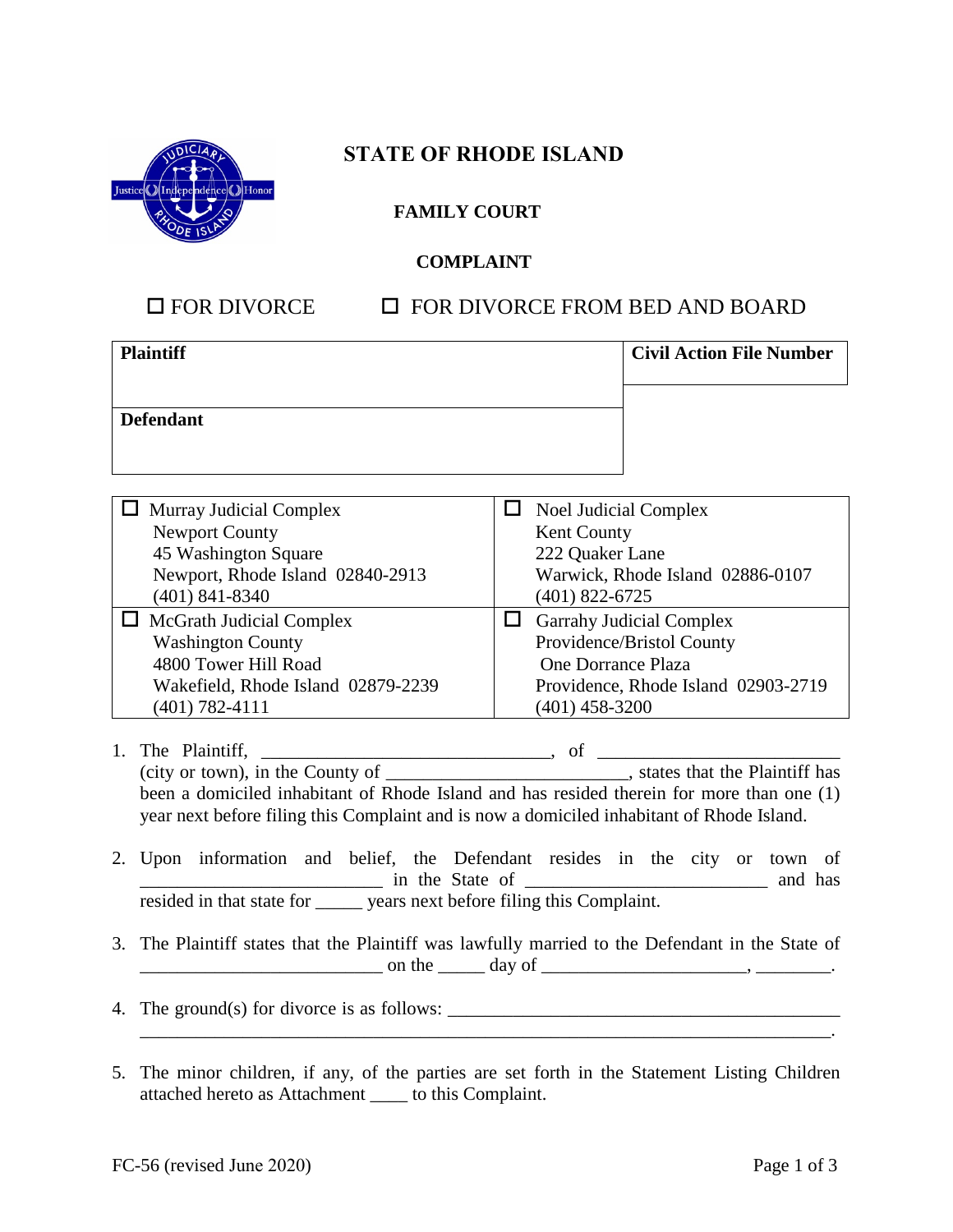

# **STATE OF RHODE ISLAND**

## **FAMILY COURT**

6. The Plaintiff has no knowledge of the pendency of other actions between the parties seeking divorce, separation, custody, or other relief, or a complaint of abuse, except for the following: \_\_\_\_\_\_\_\_\_\_\_\_\_\_\_\_\_\_\_\_\_\_\_\_\_\_\_\_\_\_\_\_\_\_\_\_\_\_\_\_\_\_\_\_\_\_\_\_\_\_\_\_\_\_\_\_\_\_\_\_\_\_\_\_\_\_

\_\_\_\_\_\_\_\_\_\_\_\_\_\_\_\_\_\_\_\_\_\_\_\_\_\_\_\_\_\_\_\_\_\_\_\_\_\_\_\_\_\_\_\_\_\_\_\_\_\_\_\_\_\_\_\_\_\_\_\_\_\_\_\_\_\_\_\_\_\_\_\_\_\_\_

\_\_\_\_\_\_\_\_\_\_\_\_\_\_\_\_\_\_\_\_\_\_\_\_\_\_\_\_\_\_\_\_\_\_\_\_\_\_\_\_\_\_\_\_\_\_\_\_\_\_\_\_\_\_\_\_\_\_\_\_\_\_\_\_\_\_\_\_\_\_\_\_\_\_.

- 7. WHEREFORE, the Plaintiff demands that the Family Court enter a judgment divorcing the Plaintiff from the bond of marriage, and \_\_\_\_\_\_\_\_\_\_\_\_\_\_\_\_\_\_\_\_\_\_\_\_\_\_\_\_\_\_\_\_\_\_\_\_\_\_\_\_\_\_ \_\_\_\_\_\_\_\_\_\_\_\_\_\_\_\_\_\_\_\_\_\_\_\_\_\_\_\_\_\_\_\_\_\_\_\_\_\_\_\_\_\_\_\_\_\_\_\_\_\_\_\_\_\_\_\_\_\_\_\_\_\_\_\_\_\_\_\_\_\_\_\_\_\_.
- $\square$  I HEREBY REQUEST THAT THIS MATTER BE PLACED ON THE "NOMINAL TRACK" CALENDAR.
- $\Box$  I HEREBY REQUEST THAT THIS MATTER BE PLACED ON THE "CONTESTED" TRACK CALENDAR.

| Name of the Plaintiff                                                                                                                                                  |                                                                                                                 |
|------------------------------------------------------------------------------------------------------------------------------------------------------------------------|-----------------------------------------------------------------------------------------------------------------|
| Signature of the Plaintiff                                                                                                                                             |                                                                                                                 |
| Address:                                                                                                                                                               |                                                                                                                 |
| Telephone Number:                                                                                                                                                      | Date:                                                                                                           |
|                                                                                                                                                                        |                                                                                                                 |
| County of                                                                                                                                                              |                                                                                                                 |
| On this __________ day of ______________________, 20_____, before me, the undersigned notary                                                                           |                                                                                                                 |
| $\Box$ personally known to the notary or $\Box$ proved to the notary through satisfactory evidence of                                                                  |                                                                                                                 |
| person who signed above in my presence, and who swore or affirmed to the notary that the<br>contents of the document are truthful to the best of his or her knowledge. |                                                                                                                 |
|                                                                                                                                                                        | the contract of the contract of the contract of the contract of the contract of the contract of the contract of |

| NOTALY PUBLIC:                |  |
|-------------------------------|--|
| My commission expires:        |  |
| Notary identification number: |  |